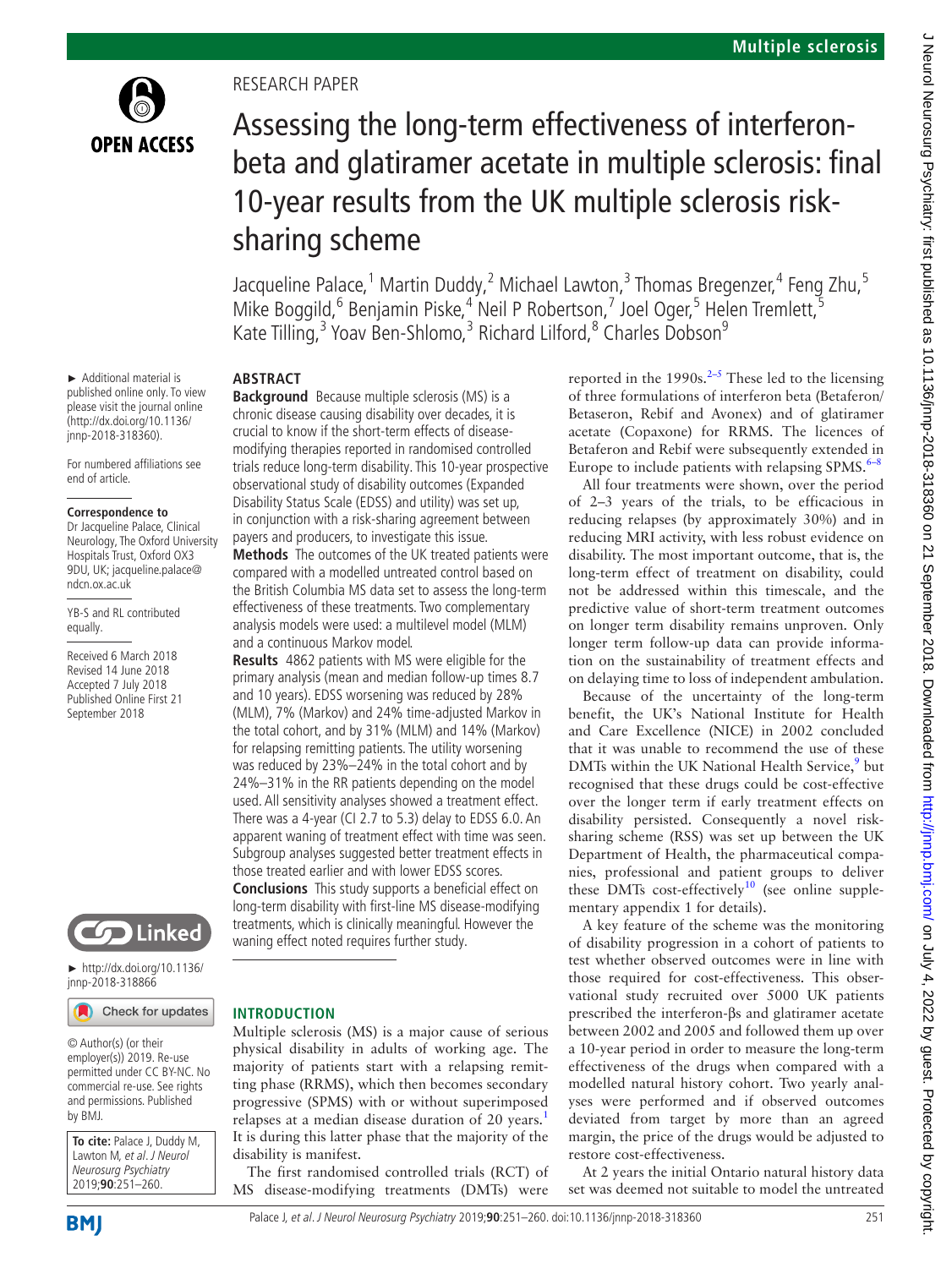# **Multiple sclerosis**

control group because the disability scores had been smoothed, $^{11}$  $^{11}$  $^{11}$ and the British Columbia MS database was selected and validated.[12 13](#page-9-6) A second independent analysis model (a multilevel model (MLM)) was added<sup>[14](#page-9-7)</sup> to corroborate results from the Markov model specified in the RSS.<sup>[15](#page-9-8)</sup>

After 6 years of follow-up, $^{13}$  the drugs in aggregate showed a 40% reduction in the rate of deterioration in disability on the MLM in patients with relapsing remitting disease (24% on the Markov model); this translated into a reduction of 43% (multilevel) or 42% (Markov) in the rate at which utility worsened, which was on track for the cost-effective target. $10$ 

The scientific analysis plan for this  $10$ -year analysis<sup>16</sup> was further revised in line with intention-to-treat principles, with additional analyses of (1) subgroups, (2) the influence of time on treatment effectiveness and (3) the effect of treatment on the time to loss of unaided ambulation. Here we report the final results of this study, focusing on the longer term effect of DMTs on disability progression.

#### **Methods**

The detailed protocol can be found elsewhere $12-14$  and the following is a summary.

#### **Patient recruitment and follow up**

Between May 2002 and July 2005, 72 sites across the UK recruited patients with RRMS or SPMS fulfilling the Association of British Neurologists (ABN) 2001 criteria for treatment (Expanded Disability Status Scale (EDSS)  $≤6.5$ ; ≥18 years old; two relapses in the last two calendar years).<sup>17</sup> Drug selection reflected clinical practice and was led by individual patient and physician choice within the licensed indications in the UK. Ten-year follow-up was planned with the annual  $EDSS^{18}$  scores, whether treatment was continued or not. Telephone assessments were permitted for EDSS values over 6.<sup>[19](#page-9-13)</sup>

For this final analysis the main outcome was an 'intention to treat' analysis which included all recruited patients, both RRMS and SPMS at baseline, and all follow-up scores including those from patients switching to non-scheme DMTs. However, subgroup analysis also focused on the RRMS at baseline patients, since this was the cohort for which the price adjustment scheme was set up.

#### **Natural history comparator**

The British Columbia MS data set is a population-based database, established in 1980, with the EDSS scored by the MS neurologist at outpatient visits.<sup>1</sup> Patients (n=978) were identified who, between 1980 and 1995, fulfilled similar eligibility criteria to the RSS cohort. The 'baseline' for these patients was taken as the first clinic visit at which they fulfilled the criteria. Patient information was included only up to the end of 1995, after which DMTs were widely available in Canada.

#### **Outcomes**

For scientific purposes, our primary interest was to compare the rate of disability worsening (ie, disease progression) of patients treated with DMTs, as observed in the RSS, with that in an untreated modelled comparator control group ('comparison against control'). Disease progression was modelled in the patients in the British Columbia data set adjusting for differences in prognostic factors (EDSS at baseline, age at onset) between the two data sets. The technical details are explained below. Disease progression was measured in terms of the accumulation of disability (as measured by EDSS) and worsening of quality of life

(expressed as utility, derived from the EDSS score—see [online](https://dx.doi.org/10.1136/jnnp-2018-318360) [supplementary appendix 2](https://dx.doi.org/10.1136/jnnp-2018-318360)), for eligible and treated patients with at least one EDSS score after baseline. Outcomes were expressed both as absolute differences between progression observed in the RSS treated group and the comparator control group, and the relative difference in progression (expressed as a percentage).

The secondary outcomes included the area under the curve (a cumulative measure of reduction in disability using the absolute value of area under EDSS–time curve calculated using the trapezoid rule) and the delay in the median time required for sustained progression to the clinically relevant milestone of EDSS 6.0 (needing a stick to walk 100 m), confirmed at least 6 months with no subsequent lower scores.<sup>20</sup>

#### **Supplementary analyses**

A wide range of prespecified sensitivity analyses [\(online supple](https://dx.doi.org/10.1136/jnnp-2018-318360)[mentary table 1 and 2](https://dx.doi.org/10.1136/jnnp-2018-318360)) were conducted to assess assumptions related to modelling and loss to follow-up. Prespecified subgroup analyses allowed us to examine treatment effect by sex, EDSS and disease course (RRMS/SPMS) at baseline, disease duration and recruitment date. (Patients recruited later in the scheme may be more typical of normal clinical practice than those recruited earlier, many of whom had been waiting for treatment and had more advanced disease.) We also used a variety of methods to explore the apparent changes in the treatment effect over time ([online supplementary appendix 3\)](https://dx.doi.org/10.1136/jnnp-2018-318360).

#### **Statistical design**

In order to calculate the expected progression for untreated patients, two independent models were developed, a Markov model and an MLM—for further details see [online supple](https://dx.doi.org/10.1136/jnnp-2018-318360)[mentary appendix 4.](https://dx.doi.org/10.1136/jnnp-2018-318360) Both models used data from the natural history comparator data set and these were validated in previous studies<sup>12 14</sup> as being reliable methods for predicting the untreated outcome. The essential role of the modelling is to adjust for the (relatively slight) differences in baseline characteristics between the natural history and RSS data sets.

#### Markov model

The Markov model uses the annual probabilities of moving between EDSS scores (or remaining on the same score) from the untreated values derived from the British Columbia data set. These probabilities are then applied to the baseline EDSS scores of the RSS cohort and to subsequent modelled EDSS states over 10 years to give the expected EDSS progression for untreated patients. The difference between the expected untreated and observed RSS treated mean EDSS score represents the treatment effect.

Estimation was by the Jackson continuous time method $^{21}$  $^{21}$  $^{21}$  using age at onset dichotomised at the median as a predetermined covariate.[12](#page-9-6) Because the assumption in the Markov model is that the transition probabilities from one specific EDSS score do not vary over time (and this assumption is unlikely to be precise), we used a 'time-varying' model, with separate transition matrices estimated for the first 2 years after baseline and for the rest of the follow-up period, as a sensitivity analysis. CIs on projections using the Markov model are derived by bootstrapping.

#### Multilevel model

The MLM<sup>22 23</sup> uses the mean trajectory for the whole population, the variation of individual trajectories about this mean and the fluctuation of individual EDSS scores about the trend for each individual. The untreated values were again derived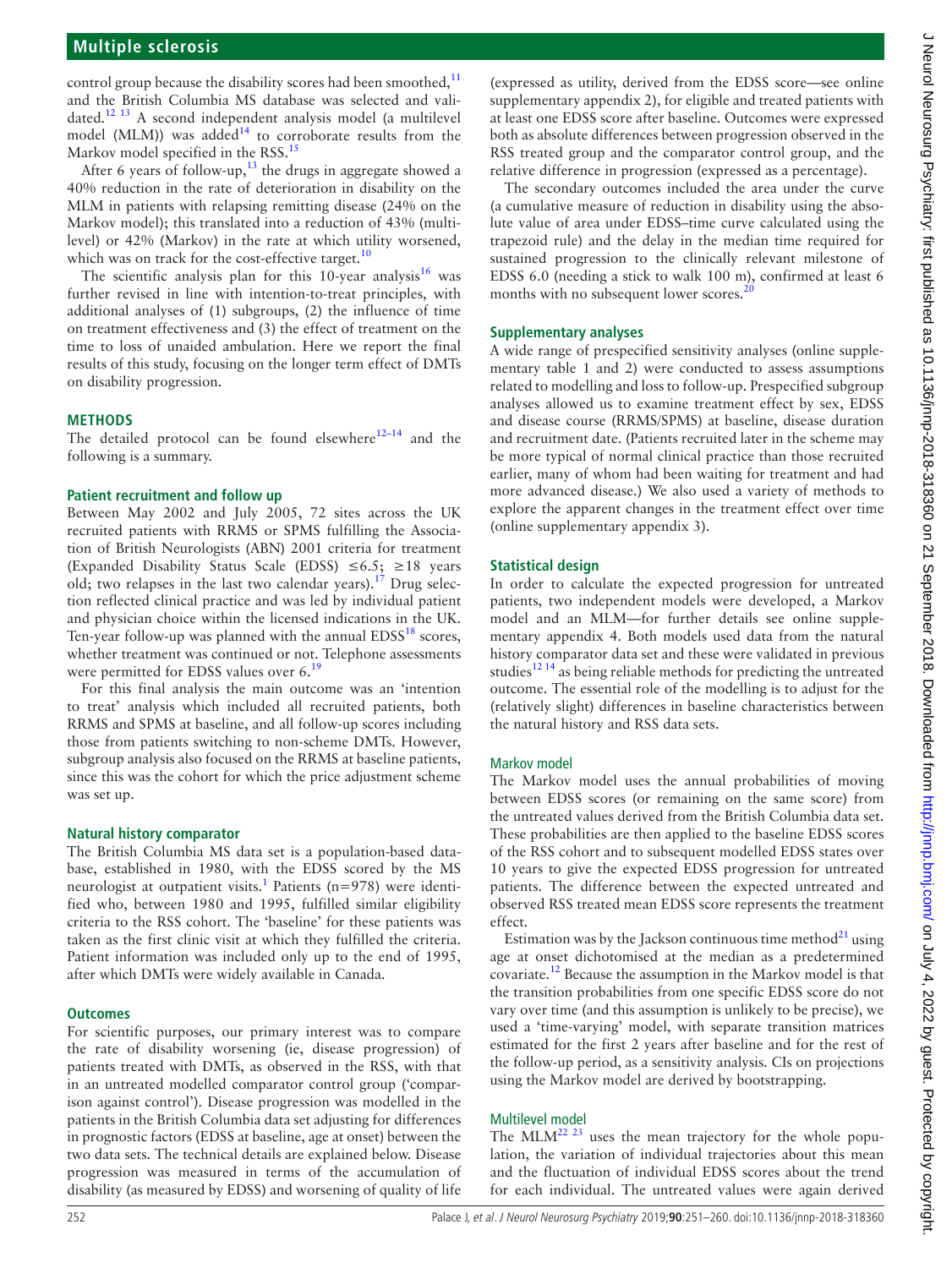

<span id="page-2-0"></span>

from the British Columbia data set. The model is applied to the baseline data for patients in the RSS data set to predict the EDSS progression without treatment for each individual. The projections are then combined across all individuals to produce a predicted untreated mean EDSS progression for the whole RSS cohort. This is then compared with the observed data in the RSS (the 'comparison against control') to estimate the absolute treatment effect.

For consistency with the Markov model, $^{12}$  age at onset (binary variable) was included as the only covariate after previous covariate modelling found this to be sufficient. Validation of the model<sup>14 24</sup> was undertaken on the British Columbia cohort (internal validation) and also using a natural history data set from the University Hospital of Wales (external validation). Bootstrapping was used to derive 95% CIs.

#### Time to sustained EDSS 6.0

To estimate the time to sustained EDSS 6.0, a parametric (Weibull) model was fitted to the British Columbia Multiple Sclerosis (BCMS) data, with gender and baseline EDSS as covariates. A similar model was fitted to the RSS data. To adjust for differences in baseline distributions, the strata were combined using as weights the proportion of patients at baseline in the RSS data set (see [online supplementary appendix 5](https://dx.doi.org/10.1136/jnnp-2018-318360) for details).

# **Governance of the study**

An independent Scientific Advisory Group consisting of Pelham Barton, Yoav Ben-Shlomo, Richard Gray and chaired by Richard Lilford developed and approved the statistical analysis plan. Representation from the authors, NICE, the MS Trust and the Department of Health attended the Scientific Advisory Group meetings. The representatives from each company were observers at the Scientific Advisory Group meetings but had no role in the data collection, analysis or preparation of the manuscript.

#### **Results**

#### **Patient disposition and characteristics**

Out of 5602 patients registered for recruitment, 4986 were consented and eligible for treatment, began treatment, and had baseline assessments. Of these 4986, 4862 (97.5%) had at least one follow-up EDSS score and were included in the primary analysis. Of these, 17% switched to non-scheme drugs during follow-up, with the majority using natalizumab or fingolimod, and 18% discontinued treatment during the study. The Consolidated Standards of Reporting Trials diagram is shown in [figure](#page-2-0) 1 (details in [online supplementary table 2\)](https://dx.doi.org/10.1136/jnnp-2018-318360). The median follow-up was 10 years, the mean follow-up was 8.7 years and 77% of the primary analysis group had a minimum of 9 years of follow-up data. An additional 2.6% had late year 10 data collected, used in the sensitivity analysis.

The baseline characteristics for the analysis cohort were similar to those in the British Columbia data set [\(online supple](https://dx.doi.org/10.1136/jnnp-2018-318360)[mentary table 3\)](https://dx.doi.org/10.1136/jnnp-2018-318360), although RSS patients had on average slightly higher EDSS and age at onset and thus slightly longer disease duration on first assessment; however, the models adjust for baseline EDSS scores and age of onset.

#### **Primary outcomes**

The primary outcomes are shown in [table](#page-2-1) 1. The absolute 10-year treatment effect was a reduction of 0.61 using the MLM (95% CIs 0.55 to 0.66) and of 0.12 in mean EDSS using the Markov model (95% CIs 0.07 to 0.17). The corresponding relative reduction in progression was 28% (95% CIs 26% to 31%) for the MLM and 7% (95% CIs 4% to 10%) for the Markov model. However, using the time-varying Markov model, the effect size closely mirrors the MLM results (see below). In utility terms, the reduction in progression was 23% (95% CIs 20% to 26%) on the MLM and 24% (95% CIs 21% to 27%) on the Markov model. [Figure](#page-3-0) 2A,B shows how the observed disability progression deviates over the 10-year period from that expected for untreated patients (the comparator control group) for the MLM.

<span id="page-2-1"></span>**Table 1** Outcomes of the primary analysis: primary analysis cohort, including patients with SPMS at baseline (n=4862; average follow-up 8.7 years)

| <b>Outcome measure</b> | Model      | <b>Actual progression</b><br>(95% CI) | <b>Predicted progression</b><br>(natural history)<br>(95% CI) | Absolute treatment effect<br>(predicted natural history<br>progression less actual)<br>(95% CI) | <b>Relative rate of disease</b><br>progression<br>(actual divided by predicted<br>natural history) (95% CI) |
|------------------------|------------|---------------------------------------|---------------------------------------------------------------|-------------------------------------------------------------------------------------------------|-------------------------------------------------------------------------------------------------------------|
|                        |            | (1)                                   | (2)                                                           | $(3)=(2-1)$                                                                                     | $(4)=(1)/(2)$                                                                                               |
| Rounded EDSS*          | Markov     | 1.53 (1.48 to 1.58)                   | 1.65 (1.63 to 1.67)                                           | $0.12$ (0.07 to 0.17)                                                                           | 93% (90% to 96%)                                                                                            |
| EDSS*                  | <b>MLM</b> | 1.53 (1.47 to 1.58)                   | $2.13$ (2.11 to 2.15)                                         | $0.61$ (0.55 to 0.66)                                                                           | 72% (69% to 74%)                                                                                            |
| Utility                | Markov     | 0.122 (0.117 to 0.127)                | $0.161$ (0.159 to 0.163)                                      | 0.039 (0.034 to 0.044)                                                                          | 76% (73% to 79%)                                                                                            |
|                        | MLM        | 0.122 (0.117 to 0.127)                | 0.159 (0.156 to 0.162)                                        | 0.037 (0.031 to 0.042)                                                                          | 77% (74% to 80%)                                                                                            |

\*For the Markov model, half-integer EDSS states are combined with the next lower integer EDSS state. Calculations with the MLM using rounded EDSS values gave almost identical results to those using the full EDSS scale.

EDSS, Expanded Disability Status Scale; MLM, multilevel model; SPMS, secondaryprogressive multiple sclerosis.

Palace J, et al. J Neurol Neurosurg Psychiatry 2019;**90**:251–260. doi:10.1136/jnnp-2018-318360 253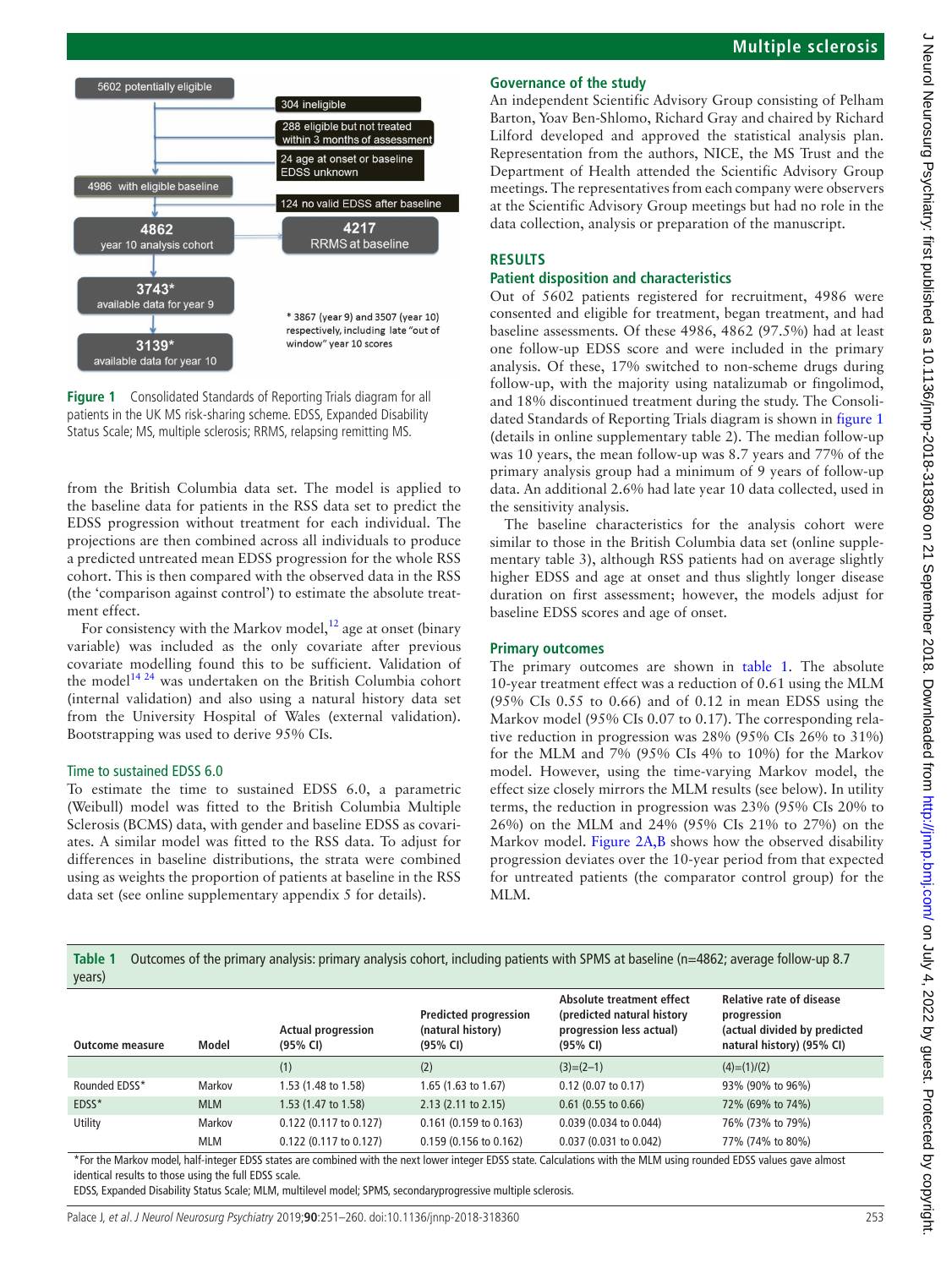

<span id="page-3-0"></span>Figure 2 Comparison against control results using the MLM model: disability outcomes over 10 years in RSS patients and in the untreated comparator control group, for the whole cohort (A) EDSS progression and (B) utility progression, and for the patients with RRMS at baseline (C) EDSS progression and (D) utility progression. EDSS, Expanded Disability Status Scale; MLM, multilevel model; RRMS, relapsing remitting multiple sclerosis; RSS, risk-sharing scheme.

#### **Secondary outcomes**

The cumulative benefit accrued over the first 10 years of treatment for the whole cohort (the area under the curve for the full period) was 1.3 EDSS years (95% CIs 0.9 to 1.6—estimates available only for the Markov model). The estimated median time for the whole cohort to reach sustained EDSS 6.0 using the Weibull model was 12.5 years (95% CIs 11.8 to 13.3); this compares with 8.4 years (95% CIs 7.4 to 9.6) for untreated



Time to sustained EDSS 6.0

<span id="page-3-1"></span>**Figure 3** Time to sustained EDSS 6.0 in RSS treated patients and in the untreated comparator control group. EDSS, Expanded Disability Status Scale; RSS, risk-sharing scheme.

patients [\(figure](#page-3-1) 3), indicating that treatment is associated with a delay of 4.0 years (95% CIs 2.7 to 5.3) in reaching this relevant disability endpoint.

#### **Sensitivity analyses**

The results of the sensitivity analyses are shown in [table](#page-4-0) 2 and [online supplementary table 4.](https://dx.doi.org/10.1136/jnnp-2018-318360) As expected, excluding EDSS scores after patients switched to alternative treatments—effectively censoring later data from patients on a worse trajectory makes the results appear more favourable to the DMTs. Imputing missing values in the RSS data set makes relatively little difference to the outcomes, except in the deliberately extreme case (greater than a standard worse case scenario) in which we added 0.5 EDSS points to each imputed value (on average, doubling the imputed progression since the last available score), where the magnitude of the treatment effect on EDSS was reduced by roughly a quarter. In contrast, a variant in which we 'enriched' the British Columbia data set by imputing additional values for patients with relatively sparse follow-up and re-estimated the transition probabilities resulted in a substantially greater treatment effect. Finally, using variant of the Markov model with time-varying transition probabilities resulted in a greater treatment effect, with a much closer agreement for the EDSS results to those from the MLM. [Online supplementary appendices 6](https://dx.doi.org/10.1136/jnnp-2018-318360) [and 7](https://dx.doi.org/10.1136/jnnp-2018-318360) provide further details.

#### **Subgroup analyses**

Estimated treatment effects were rather larger for the subset of patients with RRMS at baseline [\(table](#page-4-1) 3, [figure](#page-3-0) 2C,D; MLM), with 31% and 14% reduction in EDSS worsening and 24% and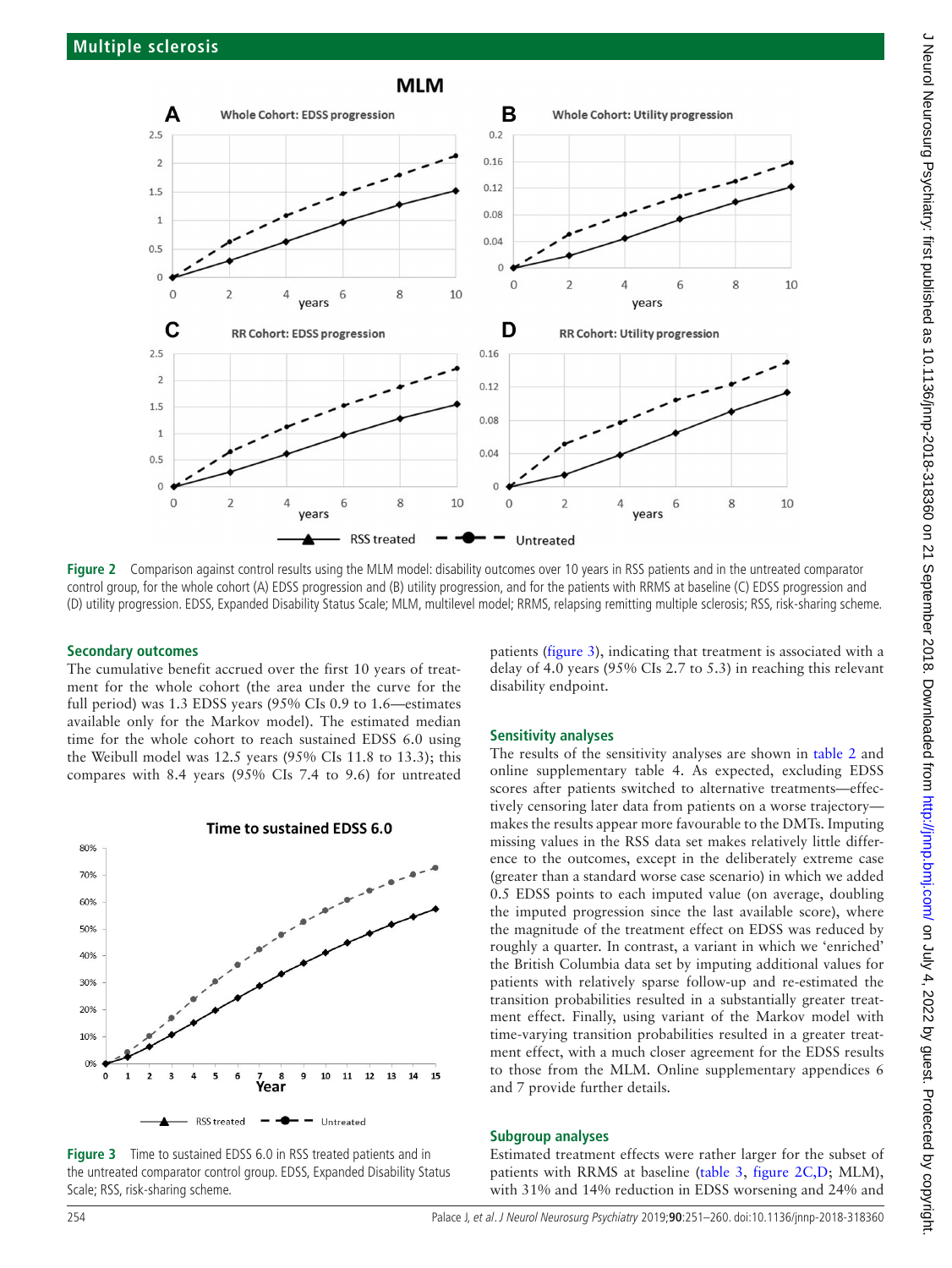<span id="page-4-0"></span>

| Table 2<br>Sensitivity analyses (EDSS basis)                                                                            |                        |            |                 |                                  |                     |                                         |                |  |  |  |
|-------------------------------------------------------------------------------------------------------------------------|------------------------|------------|-----------------|----------------------------------|---------------------|-----------------------------------------|----------------|--|--|--|
|                                                                                                                         |                        | Mean years |                 | Absolute treatment effect (EDSS) |                     | <b>Relative treatment effect (EDSS)</b> |                |  |  |  |
| Variant                                                                                                                 | <b>Patients</b><br>(n) | Follow-up  | On<br>treatment | <b>Markov model</b>              | <b>MLM</b>          | <b>Markov model</b>                     | <b>MLM</b>     |  |  |  |
| Primary analysis                                                                                                        | 4862                   | 8.7        | 7.0             | 0.12(0.07, 0.17)                 | $0.61$ (0.55, 0.66) | 93% (90%, 96%)                          | 72% (69%, 74%) |  |  |  |
| RRMS-only subgroup                                                                                                      | 4217                   | 8.9        | 7.3             | 0.25(0.20, 0.31)                 | 0.68(0.62, 0.74)    | 86% (83%, 89%)                          | 69% (67%, 72%) |  |  |  |
| Supplementary/sensitivity analyses (including patients with SPMS at baseline except where noted)                        |                        |            |                 |                                  |                     |                                         |                |  |  |  |
| Excluding EDSS scores recorded after a patient has switched to a non-scheme DMT*                                        |                        |            |                 |                                  |                     |                                         |                |  |  |  |
| Primary analysis cohort                                                                                                 | 4799                   | 8.0        | 6.4             | 0.13(0.08, 0.19)                 | 0.59(0.53, 0.64)    | 91% (88%, 95%)                          | 70% (68%, 73%) |  |  |  |
| RRMS-only subgroupt                                                                                                     | 4157                   | 8.1        | 6.7             | 0.26(0.21, 0.32)                 | 0.66(0.60, 0.72)    | 84% (81%, 88%)                          | 68% (65%, 71%) |  |  |  |
| Excluding EDSS scores recorded after a patient has switched to any other DMT*                                           |                        |            |                 |                                  |                     |                                         |                |  |  |  |
| Primary analysis cohort                                                                                                 | 4475                   | 7.0        | 5.7             | 0.16(0.11, 0.22)                 | 0.57(0.52, 0.62)    | 88% (84%, 92%)                          | 68% (65%, 70%) |  |  |  |
| RRMS-only subgroup                                                                                                      | 3871                   | 7.0        | 5.9             | 0.29(0.23, 0.35)                 | 0.64(0.59, 0.70)    | 80% (76%, 84%)                          | 65% (62%, 68%) |  |  |  |
| Imputation-Markov model, using imputed values derived from the MLM                                                      |                        |            |                 |                                  |                     |                                         |                |  |  |  |
| 'on treatment' assumption                                                                                               | 4862                   | 9.9        | 7.7             | 0.12(0.07, 0.17)                 | <b>NA</b>           | 93% (91%, 96%)                          | <b>NA</b>      |  |  |  |
| 'off treatment' assumption                                                                                              | 4862                   | 9.9        | 7.0             | 0.10(0.04, 0.15)                 | <b>NA</b>           | 95% (92%, 98%)                          | <b>NA</b>      |  |  |  |
| Imputation-multilevel model                                                                                             |                        |            |                 |                                  |                     |                                         |                |  |  |  |
| 'on treatment' assumption                                                                                               | 4862                   | 9.9        | 9.9             | <b>NA</b>                        | 0.67(0.62, 0.72)    | <b>NA</b>                               | 72% (70%, 74%) |  |  |  |
| 'off treatment' assumption                                                                                              |                        |            |                 |                                  |                     |                                         |                |  |  |  |
| Single imputation                                                                                                       | 4862                   | 9.9        | 9.9             | <b>NA</b>                        | 0.65(0.59, 0.70)    | <b>NA</b>                               | 73% (70%, 75%) |  |  |  |
| Multiple imputation                                                                                                     | 4862                   | 9.9        | 9.9             | <b>NA</b>                        | 0.64(0.59, 0.70)    | <b>NA</b>                               | 73% (71%, 75%) |  |  |  |
| Single imputation $+0.5$ EDSS points for each<br>imputed value                                                          | 4862                   | 9.9        | 9.9             | <b>NA</b>                        | 0.48(0.43, 0.53)    | <b>NA</b>                               | 80% (78%, 82%) |  |  |  |
| Supplement RSS data with imputed values<br>derived from out-of-window year 10 scores‡                                   | 4862                   | 8.9        | 7.0             | 0.12(0.07, 0.18)                 | $\ddagger$          | 93% (90%, 96%)                          | $\ddagger$     |  |  |  |
| Use transition matrices from BCMS data set supplemented by imputing additional data for patients with sparse follow-up‡ |                        |            |                 |                                  |                     |                                         |                |  |  |  |
| Including patients with SPMS at baseline                                                                                | 4862                   | 8.7        | 7.0             | 0.28(0.23, 0.34)                 | $\ddagger$          | 84% (81%, 87%)                          | $\ddagger$     |  |  |  |
| Excluding patients with SPMS at baseline                                                                                | 4217                   | 8.9        | 7.3             | 0.43(0.37, 0.49)                 | $\ddagger$          | 78% (75%, 81%)                          | $\ddagger$     |  |  |  |
| Alternative Markov model with time-varying<br>natural history transition matrices                                       | 4862                   | 8.7        | 7.0             | 0.48(0.42, 0.53)                 | <b>NA</b>           | 76% (74%, 79%)                          | <b>NA</b>      |  |  |  |
| Year 1 baseline (see online supplementary<br>appendix 8)                                                                | 4360                   | 7.9        | 6.2             | 0.07(0.02, 0.12)                 | 0.43(0.38, 0.48)    | 95% (92%, 99%)                          | 77% (74%, 79%) |  |  |  |

\*Patients switching before year 1 are also excluded from the analysis.

†This was the primary analysis for the interim year 6 analysis.

‡These variants were only carried out for the Markov model.

DMT, disease-modifying treatment; EDSS, Expanded Disability Status Scale; MLM, multilevel model; NA, not applicable; RRMS, relapsing remitting multiplesclerosis; RSS, risk sharing scheme; SPMS, secondary progressive multiple sclerosis; BCMS, British Columbia Multiple Sclerosis.

31% reduction in utility worsening (MLM and Markov models, respectively).

Other prespecified subgroup analyses using the Markov model (tables [4 and 5](#page-5-0), and [online supplementary table 5\)](https://dx.doi.org/10.1136/jnnp-2018-318360) suggest that greater treatment effects are associated with a lower EDSS score at baseline, patients with shorter time from disease onset, women rather than men, patients on treatment throughout rather than those who come off treatment, and patients recruited later in the scheme. The MLM however did not find evidence of a reduction in treatment effect with increasing baseline EDSS.

#### **Changes over time**

[Table](#page-6-0) 6 shows how the main outcomes using the MLM model change when the primary analysis is repeated with years 2, 4, 6, 8 and 10 as the end year. The results suggest that, although the

<span id="page-4-1"></span>

| Table 3         |                                                                                                                                                                           |                                       |                                                           | Main outcomes, patients with RRMS at baseline: subgroup of patients with RRMS at baseline (n=4217; average follow-up 8.9 years) |                                                                                                            |  |  |  |  |
|-----------------|---------------------------------------------------------------------------------------------------------------------------------------------------------------------------|---------------------------------------|-----------------------------------------------------------|---------------------------------------------------------------------------------------------------------------------------------|------------------------------------------------------------------------------------------------------------|--|--|--|--|
| Outcome measure | Model                                                                                                                                                                     | <b>Actual progression</b><br>(95% CI) | <b>Predicted progression</b><br>(natural history)(95% CI) | Absolute treatment effect<br>(predicted natural history<br>progression less actual)<br>(95% CI)                                 | <b>Relative rate of disease</b><br>progression<br>(actual divided by predicted<br>natural history)(95% CI) |  |  |  |  |
|                 |                                                                                                                                                                           | (1)                                   | (2)                                                       | $(3)=(2-1)$                                                                                                                     | $(4)=(1)/(2)$                                                                                              |  |  |  |  |
| Rounded EDSS*   | Markov                                                                                                                                                                    | 1.55 (1.49 to 1.61)                   | 1.80 (1.78 to 1.83)                                       | $0.25(0.19 \text{ to } 0.31)$                                                                                                   | 86% (83% to 89%)                                                                                           |  |  |  |  |
| EDSS*           | <b>MLM</b>                                                                                                                                                                | 1.55 (1.49 to 1.61)                   | $2.23$ (2.21 to 2.25)                                     | $0.68$ (0.62 to 0.74)                                                                                                           | 69% (67% to 72%)                                                                                           |  |  |  |  |
| Utility         | Markov                                                                                                                                                                    | 0.113 (0.108 to 0.119)                | $0.164$ (0.163 to 0.166)                                  | 0.051 (0.046 to 0.056)                                                                                                          | 69% (66% to 72%)                                                                                           |  |  |  |  |
|                 | <b>MLM</b>                                                                                                                                                                | 0.113 (0.108 to 0.118)                | 0.150 (0.148 to 0.152)                                    | 0.037 (0.031 to 0.042)                                                                                                          | 76% (72% to 79%)                                                                                           |  |  |  |  |
|                 | *Facebookhander bald bald integra FBCC etates are acoubined midd the mand lance integra FBCC etate. Calculations midd the ANAA minor acousted FBCC malure acousted Harack |                                       |                                                           |                                                                                                                                 |                                                                                                            |  |  |  |  |

For the Markov model, half-integer EDSS states are combined with the next lower integer EDSS state. Calculations with the MLM using rounded EDSS values gave almost identical results to those using the full EDSS scale.

EDSS, Expanded Disability Status Scale; MLM, multilevel model; RRMS, relapsing remitting multiple sclerosis.

Palace J, et al. J Neurol Neurosurg Psychiatry 2019;**90**:251–260. doi:10.1136/jnnp-2018-318360 255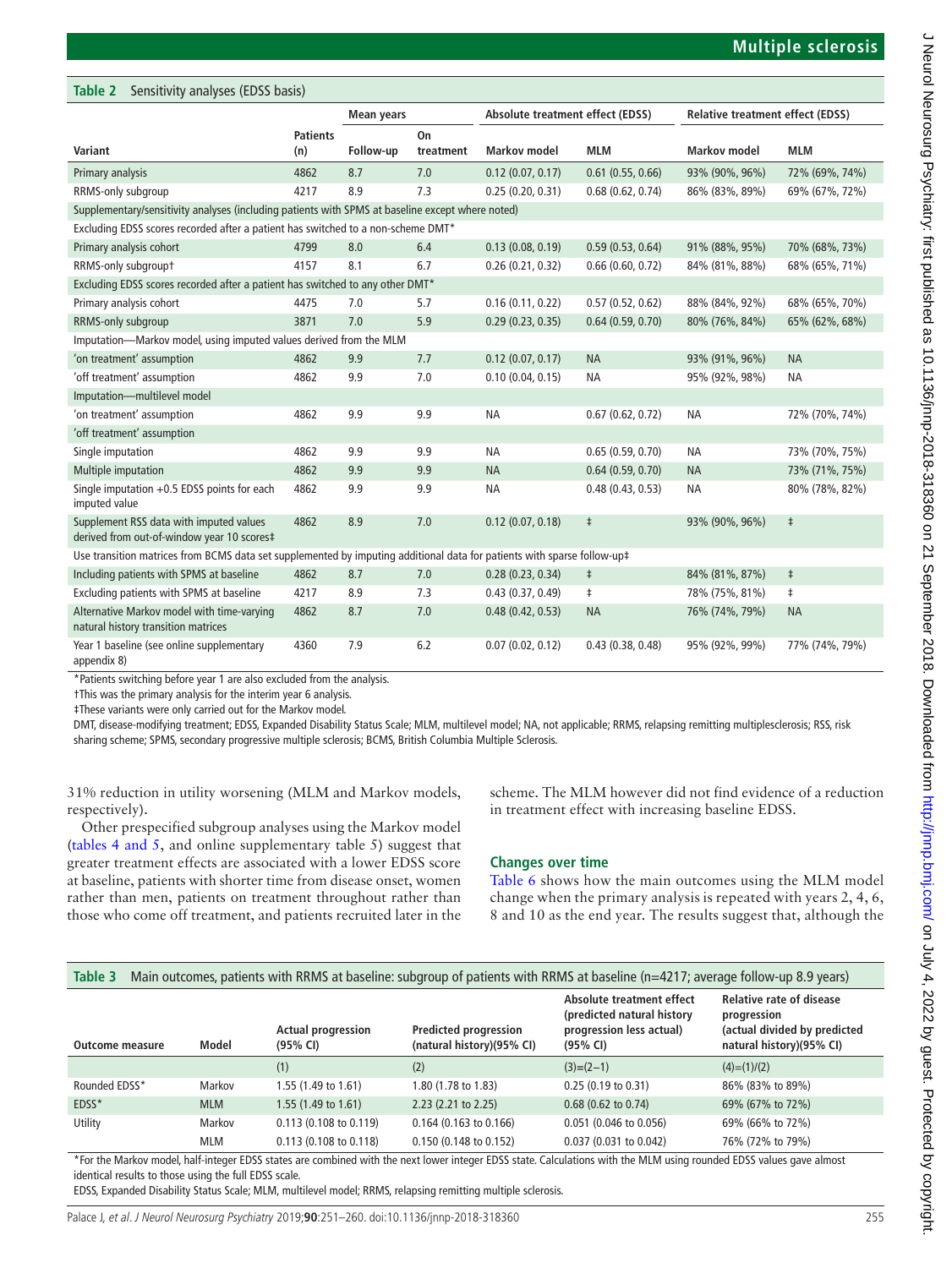<span id="page-5-0"></span>

| Table 4                                                                                 |               |                   |                  |                 |                                                                        | Subgroup analyses by type of MS, date of baseline assessment and baseline EDSS (both models): EDSS outcomes |                              |                                 |                                  |                                   |
|-----------------------------------------------------------------------------------------|---------------|-------------------|------------------|-----------------|------------------------------------------------------------------------|-------------------------------------------------------------------------------------------------------------|------------------------------|---------------------------------|----------------------------------|-----------------------------------|
|                                                                                         |               | <b>Mean years</b> |                  | Mean            | Markov model                                                           |                                                                                                             | Multilevel model             |                                 | Multilevel model with imputation |                                   |
| Population                                                                              | $\mathbf{r}$  | At risk           | treatment<br>å   | Baselin<br>EDSS | Absolute treatment<br>effect                                           | Relative rate of<br>progression                                                                             | Absolute treatment<br>effect | Relative rate of<br>progression | Absolute treatment<br>effect     | ቴ<br>Relative rate<br>progression |
| Primary analysis population                                                             | 4862          | 8.7               | 7.0              | 3.18            | 0.12(0.07, 0.17)                                                       | 93% (90%, 96%)                                                                                              | 0.61(0.55, 0.66)             | 72% (69%, 74%)                  | 0.65(0.59, 0.70)                 | 73% (70%, 75%)                    |
| Baseline EDSS <3.5                                                                      | 2940          | 9.0               | 7.4              | 2.02            | 0.35(0.28, 0.42)                                                       | 84% (81%, 87%)                                                                                              | 0.63(0.56, 0.71)             | 74% (71%, 77%)                  | 0.67(0.59, 0.74)                 | 75% (73%, 78%)                    |
| Baseline EDSS 4-5.5                                                                     | 1275          | 8.6               | 6.7              | 4.42            | $-0.11(-0.21, -0.02)$                                                  | $110\%$ $(102\%$ , $119\%$                                                                                  | 0.59(0.49, 0.68)             | 68% (63%, 73%)                  | 0.64(0.54, 0.73)                 | 69% (65%, 73%)                    |
| Baseline EDSS ≥6                                                                        | 647           | 8.0               | 5.5              | م               | $-0.47$ $(-0.57, -0.36)$                                               | 233% (202%, 265%)                                                                                           | 0.52(0.41, 0.62)             | 63% (56%, 70%)                  | 0.59(0.48, 0.69)                 | 65% (59%, 71%)                    |
| RRMS at baseline                                                                        | 4217          | 8.9               | 7.3              | 2.86            | 0.25(0.20, 0.31)                                                       | 86% (83%, 89%)                                                                                              | 0.68(0.62, 0.74)             | 69% (67%, 72%)                  | 0.71 (0.66, 0.78)                | 71% (69%, 73%)                    |
| SPMS at baseline                                                                        | 645           | 7.8               | $\overline{5.1}$ | 5.29            | $-0.76(-0.86, -0.66)$                                                  | 218% (202%, 234%)                                                                                           | 0.10(0.00, 0.20)             | 93% (86%, 101%)                 | 0.19(0.09, 0.29)                 | 90% (85%, 95%)                    |
| RRMS at baseline and                                                                    |               |                   |                  |                 |                                                                        |                                                                                                             |                              |                                 |                                  |                                   |
| Baseline EDSS <3.5                                                                      | 2882          | 9.0               | 7.5              | 2.00            | 0.39(0.32, 0.46)                                                       | 82% (79%, 86%)                                                                                              | 0.67(0.59, 0.74)             | 73% (69%, 76%)                  | 0.70(0.63, 0.77)                 | 74% (71%, 77%)                    |
| Baseline EDSS 4-5.5                                                                     | 1093          | 8.7               | 7.0              | 4.40            | $-0.01(-0.11, 0.10)$                                                   | $101\%$ (91%, 110%)                                                                                         | 0.68(0.58, 0.79)             | 63% (58%, 68%)                  | 0.72(0.62, 0.83)                 | 65% (60%, 70%)                    |
| Baseline EDSS ≥6                                                                        | 242           | 8.4               | 6.2              | 9               | $-0.16 (-0.35, 0.04)$                                                  | 143% (90%, 196%)                                                                                            | 0.84(0.64, 1.03)             | 44% (32%, 56%)                  | 0.91(0.72, 1.10)                 | 47% (37%, 58%)                    |
| SPMS at baseline and:                                                                   |               |                   |                  |                 |                                                                        |                                                                                                             |                              |                                 |                                  |                                   |
| Baseline EDSS <3.5                                                                      | $\frac{8}{5}$ | 8.2               | 5.9              | 2.69            | $-1.48(-1.87, -1.09)$                                                  | 181% (158%, 203%)                                                                                           | $-1.10(-1.51, -0.70)$        | 151% (133%, 170%)               | $-1.05(-1.46, -0.64)$            | 142% (125%, 159%)                 |
| Baseline EDSS 4-5.5                                                                     | 182           | 7.8               | $\overline{5.1}$ | 4.55            | $-0.77$ $(-0.95, -0.59)$                                               | 182% (161%, 202%)                                                                                           | $-0.01(-0.20, 0.19)$         | $101\%$ (89%, 112%)             | $0.13 (-0.06, 0.32)$             | 94% (85%, 102%)                   |
| Baseline EDSS ≥6                                                                        | 405           | 7.8               | $\overline{5}$ . | 9               | $-0.65$ $(-0.77, -0.53)$                                               | 292% (255%, 329%)                                                                                           | 0.32(0.21, 0.44)             | 76% (68%, 84%)                  | 0.39(0.28, 0.50)                 | 76% (69%, 83%)                    |
| Date of baseline assessment                                                             |               |                   |                  |                 |                                                                        |                                                                                                             |                              |                                 |                                  |                                   |
| On or before 28 August 2003                                                             | 2351          | 8.7               | 6.9              | 3.32            | $0.02 (-0.06, 0.10)$                                                   | 99% (94%, 103%)                                                                                             | 0.53(0.46, 0.61)             | 75% (71%, 78%)                  | 0.58(0.51, 0.66)                 | 75% (72%, 79%)                    |
| After 28 August 2003                                                                    | 2511          | 8.8               | 7.0              | 3.05            | 0.21(0.14, 0.29)                                                       | 88% (83%, 92%)                                                                                              | 0.67(0.60, 0.75)             | 69% (66%, 72%)                  | 0.71(0.64, 0.78)                 | 71% (67%, 74%)                    |
| Baseline at or before 31 August 2003 and:                                               |               |                   |                  |                 |                                                                        |                                                                                                             |                              |                                 |                                  |                                   |
| Baseline EDSS <3.5                                                                      | 1352          | 8.9               | 7.5              | 2.07            | 0.27(0.16, 0.38)                                                       | 87% (82%, 92%)                                                                                              | 0.57(0.46, 0.68)             | 77% (72%, 81%)                  | 0.61(0.50, 0.72)                 | 77% (73%, 82%)                    |
| Baseline EDSS 4-5.5                                                                     | 631           | 8.6               | 6.6              | 4.42            | $-0.21(-0.34, -0.08)$                                                  | 119% (107%, 131%)                                                                                           | 0.49(0.36, 0.62)             | 73% (66%, 80%)                  | 0.54(0.41, 0.66)                 | 74% (68%, 80%)                    |
| Baseline EDSS ≥6                                                                        | 368           | 7.9               | 5.4              | $\circ$         | $-0.50$ $(-0.64, -0.36)$                                               | 244% (202%, 287%)                                                                                           | 0.48(0.34, 0.62)             | 65% (56%, 74%)                  | 0.55(0.41, 0.69)                 | 67% (59%, 75%)                    |
| Baseline after 31 August 2003 and                                                       |               |                   |                  |                 |                                                                        |                                                                                                             |                              |                                 |                                  |                                   |
| Baseline EDSS <3.5                                                                      | 588           | 9.0               | 7.4              | 1.97            | 0.42(0.32, 0.52)                                                       | 81% (77%, 85%)                                                                                              | 0.69(0.59, 0.79)             | 72% (68%, 76%)                  | 0.71(0.61, 0.81)                 | 73% (69%, 78%)                    |
| Baseline EDSS 4-5.5                                                                     | 644           | 8.5               | $\frac{8}{6}$    | 4.43            | $-0.02(-0.16, 0.11)$                                                   | 102% (90%, 114%)                                                                                            | 0.68(0.54, 0.82)             | 62% (55%, 69%)                  | 0.74(0.60, 0.87)                 | 64% (58%, 71%)                    |
| Baseline EDSS ≥6                                                                        | 279           | 8.2               | 5.6              | 6               | $-0.43$ $(-0.58, -0.27)$                                               | 219% (175%, 264%)                                                                                           | 0.57(0.41, 0.72)             | 61% (50%, 71%)                  | 0.63(0.48, 0.78)                 | 63% (54%, 71%)                    |
| EDSS, Expanded Disability Status Scale; MS, multiple sclerosis; RRMS, relapsing remitti |               |                   |                  |                 | ng multiple sclerosis; SPMS, secondary progressive multiple sclerosis. |                                                                                                             |                              |                                 |                                  |                                   |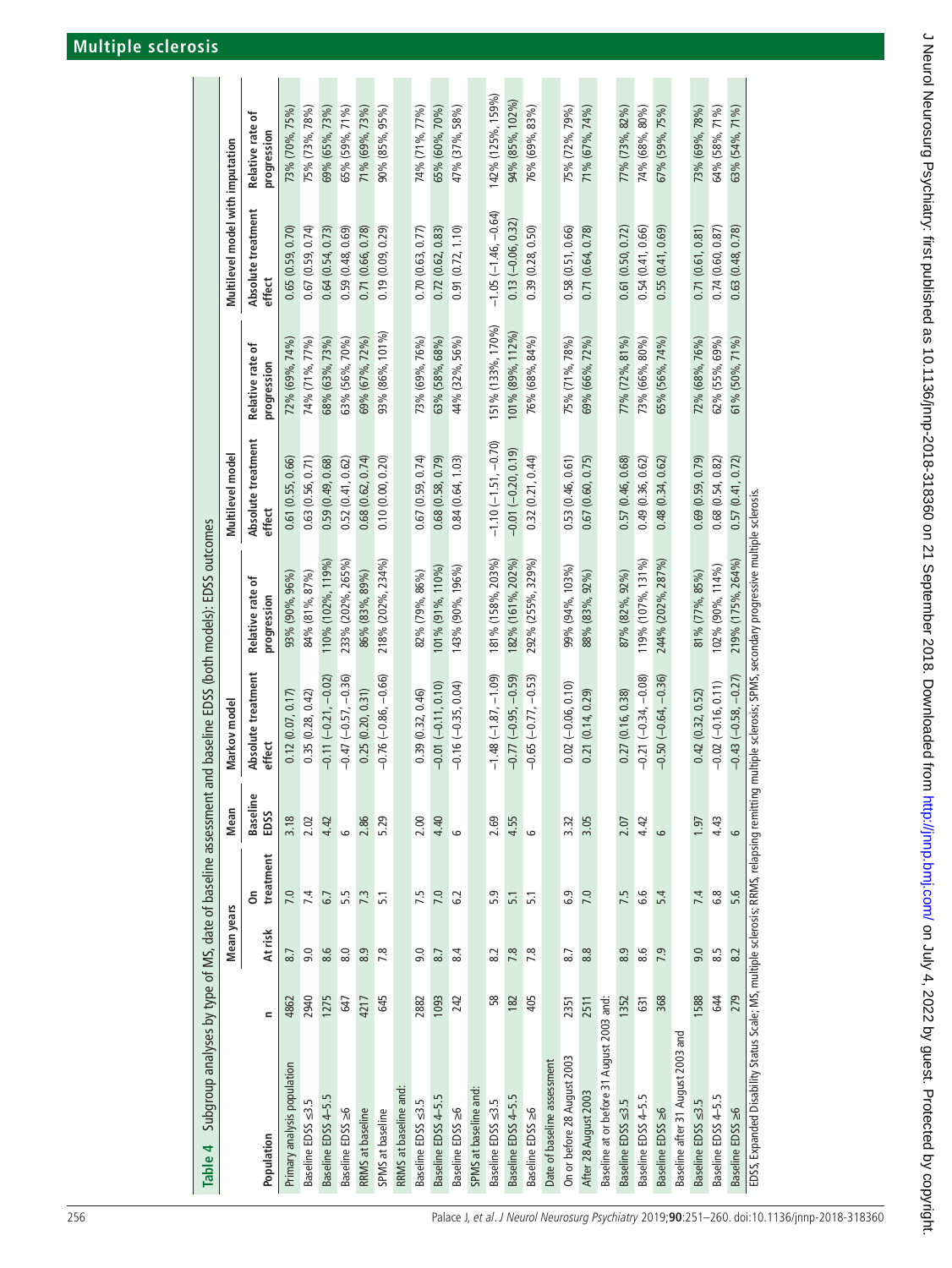| Other subgroup analyses (Markov model only)<br>Table 5 |      |                   |                 |                                |                                     |                                        |                                     |                                        |  |
|--------------------------------------------------------|------|-------------------|-----------------|--------------------------------|-------------------------------------|----------------------------------------|-------------------------------------|----------------------------------------|--|
|                                                        |      | <b>Mean years</b> |                 | <b>Mean</b>                    | <b>EDSS</b>                         |                                        | Utility                             |                                        |  |
| Population                                             | n    | At risk           | On<br>treatment | <b>Baseline</b><br><b>EDSS</b> | <b>Absolute treatment</b><br>effect | <b>Relative rate of</b><br>progression | <b>Absolute treatment</b><br>effect | <b>Relative rate of</b><br>progression |  |
| Primary analysis population                            | 4862 | 8.7               | 7.0             | 3.18                           | $0.12$ (0.07, 0.17)                 | 93% (90%, 96%)                         | 0.039(0.034, 0.044)                 | 76% (73%, 79%)                         |  |
| One-way analyses                                       |      |                   |                 |                                |                                     |                                        |                                     |                                        |  |
| On treatment throughout                                | 2855 | 8.7               | 8.7             | 3.02                           | 0.46(0.39, 0.53)                    | 73% (69%, 77%)                         | 0.073(0.067, 0.079)                 | 55% (51%, 58%)                         |  |
| Ever off-treatment                                     | 2007 | 8.8               | 4.6             | 3.40                           | $-0.36$ ( $-0.44$ , $-0.28$ )       | 123% (118%, 128%)                      | $-0.010$ ( $-0.018$ , $-0.001$ )    | 106% (101%, 111%)                      |  |
| By gender                                              |      |                   |                 |                                |                                     |                                        |                                     |                                        |  |
| Male                                                   | 1224 | 8.6               | 6.8             | 3.19                           | $-0.12$ ( $-0.23$ , 0.00)           | 107% (100%, 114%)                      | 0.013(0.002, 0.024)                 | 92% (85%, 99%)                         |  |
| Female                                                 | 3638 | 8.8               | 7.0             | 3.17                           | 0.20(0.14, 0.26)                    | 88% (84%, 92%)                         | 0.048(0.042, 0.053)                 | 71% (67%, 74%)                         |  |
| Baseline at or before 28<br>February 2003              | 997  | 8.7               | 7.0             | 3.35                           | $0.03 (-0.09, 0.14)$                | 98% (91%, 106%)                        | 0.035(0.024, 0.046)                 | 78% (71%, 85%)                         |  |
| Baseline after 28 February<br>2003                     | 3865 | 8.8               | 7.0             | 3.13                           | 0.14(0.09, 0.20)                    | 91% (88%, 95%)                         | 0.040(0.034, 0.045)                 | 75% (72%, 79%)                         |  |
| Baseline at or before 31<br>August 2003                | 2351 | 8.7               | 6.9             | 3.32                           | $0.02$ (-0.06, 0.10)                | 99% (94%, 103%)                        | 0.033(0.025, 0.040)                 | 79% (75%, 84%)                         |  |
| <b>Baseline after 31 August</b><br>2003                | 2511 | 8.8               | 7.0             | 3.05                           | 0.21(0.14, 0.29)                    | 88% (83%, 92%)                         | 0.044(0.037, 0.052)                 | 73% (69%, 77%)                         |  |
| Disease duration at baseline                           |      |                   |                 |                                |                                     |                                        |                                     |                                        |  |
| $\leq$ 3 years                                         | 1251 | 8.8               | 7.3             | 2.46                           | 0.45(0.33, 0.57)                    | 77% (71%, 83%)                         | 0.060(0.050, 0.070)                 | 65% (59%, 71%)                         |  |
| >3 years                                               | 3611 | 8.7               | 6.9             | 3.43                           | $0.00 (-0.05, 0.06)$                | 100% (96%, 103%)                       | $0.032$ (0.026, 0.037)              | 80% (76%, 84%)                         |  |
| $\leq$ 6 years                                         | 2295 | 8.8               | 7.2             | 2.67                           | 0.32(0.24, 0.40)                    | 83% (78%, 87%)                         | 0.051(0.043, 0.058)                 | 70% (65%, 74%)                         |  |
| >6 years                                               | 2567 | 8.7               | 6.8             | 3.64                           | $-0.06$ ( $-0.12$ , 0.01)           | 104% (99%, 108%)                       | 0.028(0.022, 0.035)                 | 82% (78%, 86%)                         |  |
| Two-way analyses                                       |      |                   |                 |                                |                                     |                                        |                                     |                                        |  |
| Disease duration $\leq$ 3 years and:                   |      |                   |                 |                                |                                     |                                        |                                     |                                        |  |
| Baseline EDSS $\leq$ 3.5                               | 981  | 8.9               | 7.5             | 1.80                           | 0.60(0.47, 0.73)                    | 73% (67%, 79%)                         | 0.068(0.058, 0.079)                 | 61% (55%, 67%)                         |  |
| Baseline EDSS 4-5.5                                    | 199  | 8.4               | 6.7             | 4.41                           | $0.00 (-0.29, 0.28)$                | 100% (74%, 127%)                       | 0.039(0.009, 0.068)                 | 74% (56%, 94%)                         |  |
| Baseline $\ge$ EDSS 6                                  | 71   | 8.0               | 5.7             | 6                              | $-0.35$ $(-0.76, 0.05)$             | 209% (83%, 338%)                       | $0.001 (-0.050, 0.051)$             | 100% (65%, 135%)                       |  |
| Disease duration > 3 years and:                        |      |                   |                 |                                |                                     |                                        |                                     |                                        |  |
| Baseline EDSS $\leq$ 3.5                               | 1959 | 9.0               | 7.4             | 2.12                           | 0.23(0.14, 0.31)                    | 90% (85%, 94%)                         | 0.044(0.036, 0.051)                 | 73% (69%, 78%)                         |  |
| Baseline EDSS 4-5.5                                    | 1076 | 8.6               | 6.7             | 4.43                           | $-0.14$ ( $-0.23$ , $-0.04$ )       | 112% (104%, 121%)                      | 0.038(0.027, 0.048)                 | 76% (69%, 82%)                         |  |
| Baseline ≥EDSS 6                                       | 576  | 8.0               | 5.4             | 6                              | $-0.48$ ( $-0.59$ , $-0.37$ )       | 236% (204%, 268%)                      | $-0.021$ ( $-0.038$ , $-0.004$ )    | 114% (103%, 125%)                      |  |

EDSS, Expanded Disability Status Scale.

treatment effect continues throughout the follow-up period, it becomes progressively smaller. We explored this through a number of prespecified supplementary analyses using both models, including the version of the Markov model with timevariant transition probabilities. The results ([online supplemen](https://dx.doi.org/10.1136/jnnp-2018-318360)[tary appendix 8\)](https://dx.doi.org/10.1136/jnnp-2018-318360) confirm this trend of a large initial effect—in the first year or two after treatment initiation—followed by a smaller continuing effect. A sensitivity analysis using year 1 as the baseline ([table](#page-4-0) 2 and [online supplementary table 4](https://dx.doi.org/10.1136/jnnp-2018-318360)) also showed a positive but smaller treatment effect.

# **Discussion**

**Main findings**

Our findings show a clinically significant treatment effect maintained at 10 years, on both EDSS and quality of life outcomes, with a meaningful delay to sustained loss of unaided ambulation of around 4 years in an already impaired cohort at treatment onset (median EDSS 3.5).

Our analysis also highlighted a gradual attenuation of the treatment effect over time, or perhaps a large initial effect followed by a more modest continuing effect. The treatment

<span id="page-6-0"></span>

| Table 6                                                                                                      | Variation of the treatment effect with year of analysis (MLM) |                  |                  |                  |                  |
|--------------------------------------------------------------------------------------------------------------|---------------------------------------------------------------|------------------|------------------|------------------|------------------|
|                                                                                                              | Relative progression rate (%) at year:                        |                  |                  |                  |                  |
| Analysis                                                                                                     |                                                               | 4                | 6                | 8                | 10               |
| Primary analysis cohort                                                                                      |                                                               |                  |                  |                  |                  |
| EDSS basis (95% CI)                                                                                          | 47% (41% to 52%)                                              | 58% (54% to 62%) | 66% (63 to 69%)  | 71% (68 to 74%)  | 72% (69 to 74%)  |
| Utility basis (95% CI)                                                                                       | 36% (31% to 41%)                                              | 55% (51% to 60%) | 68% (64 to 72%)  | 76% (73 to 80%)  | 77% (743 to 80%) |
| RRMS-only subgroup                                                                                           |                                                               |                  |                  |                  |                  |
| EDSS basis (95% CI)                                                                                          | 42% (36% to 48%)                                              | 55% (51% to 59%) | 63% (60% to 66%) | 69% (66% to 72%) | 69% (67% to 72%) |
| Utility basis (95% CI)                                                                                       | 28% (22% to 34%)                                              | 50% (45% to 55%) | 62% (58% to 66%) | 74% (70% to 78%) | 76% (72% to 79%) |
| EDSS, Expanded Disability Status Scale; MLM, multilevel model; RRMS, relapsing remitting multiple sclerosis. |                                                               |                  |                  |                  |                  |

Palace J, et al. J Neurol Neurosurg Psychiatry 2019;**90**:251–260. doi:10.1136/jnnp-2018-318360 257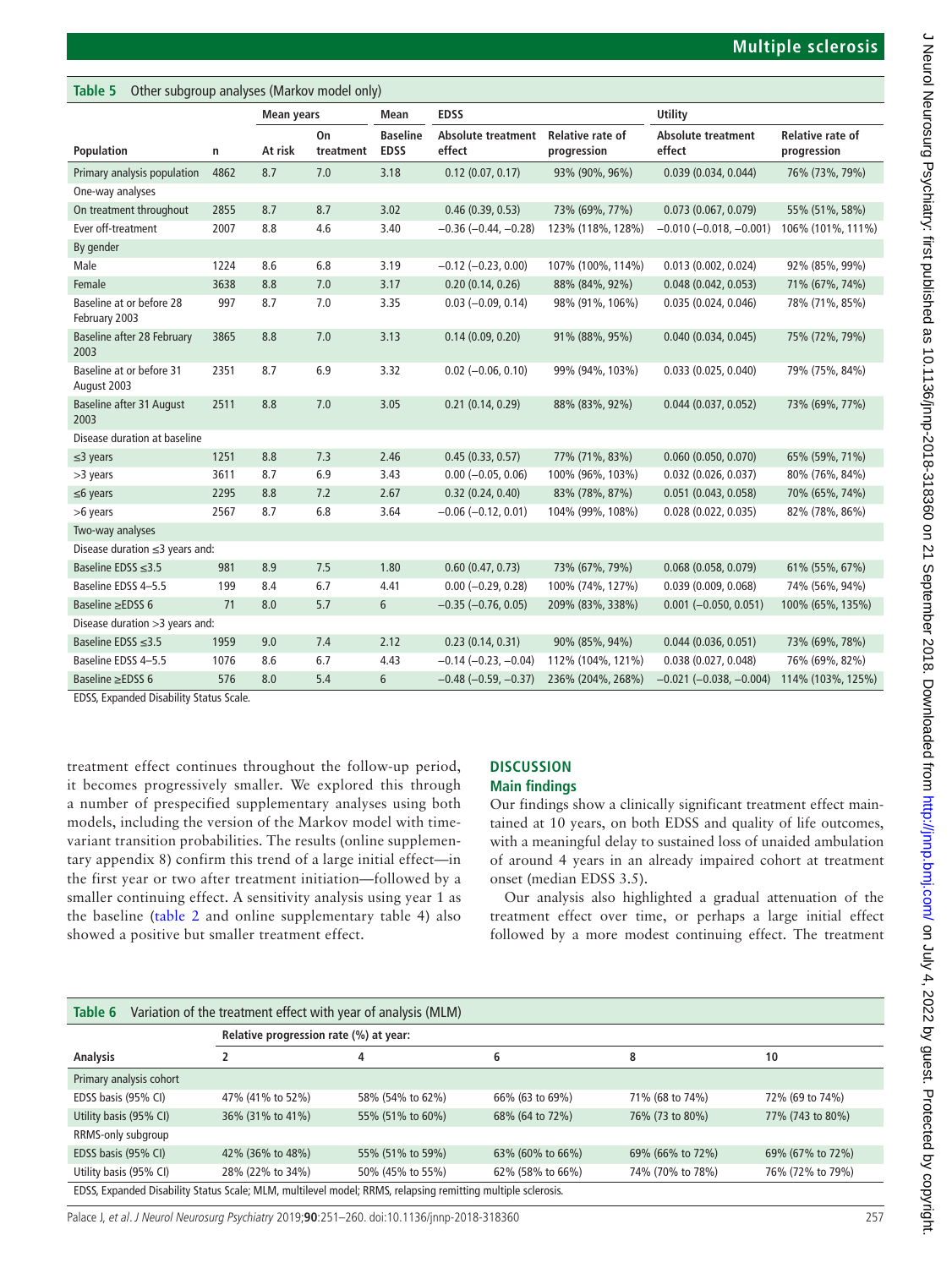effects appeared larger for patients with RRMS, those who start treatment earlier in their disease course and for women. The evidence for the effect of baseline EDSS on the treatment effect is less clear.

#### **Methodological issues**

This unique study addresses an important issue related to the long-term impact of the first-generation DMTs, which was not possible to address by a conventional RCT. By establishing a novel RSS between the manufacturers and payers, we were able to collect high-quality long-term data on disease progression on a treated cohort and use historical data on untreated patients to construct a comparison control group.

Given the inevitable limitations of observational data, our study has important strengths. The RSS cohort is one of the largest cohorts ever used in a study of this type, with over 42 000 patient years of data, with 9 years or more of data for nearly 80% of patients—a dropout rate over a decade comparable with that seen in recent 2-year treatment trials.<sup>25,26</sup> Moreover these results reflect the 'real world' performance of the DMTs and include the effects of patients discontinuing treatment, and may be more generalisable than estimates from highly selected short-term RCT populations. Our natural history comparator, from the British Columbia data set, is also the largest and most complete data set of untreated patients available for MS research.<sup>[1](#page-9-0)</sup> We used two completely independent modelling techniques, with complementary strengths and weaknesses: the multilevel repeated measures model can more easily take account of variations in the rate of disease progression between individual disease trajectories, whereas the Markov model predicted more accurately the number of patients at high EDSS levels which largely determine changes in mean utility (see [\(online supplementary appendix](https://dx.doi.org/10.1136/jnnp-2018-318360)  [4](https://dx.doi.org/10.1136/jnnp-2018-318360)). A third model, used for the survival analysis, confirmed the finding of a clinically significant treatment effect on time to loss of unaided ambulation.

We have implemented 'intention to treat' principles, adapting the methods of our 6-year study<sup>13</sup> to include all eligible and consented patients with MS prescribed these DMTs, including those with SPMS as well as RRMS at baseline, and data from patients who switched to different DMTs—including non-scheme DMTs—during follow-up. We believe therefore that we have mitigated an important source of potential bias. Naturally, the possibility of bias from incomplete follow-up remains, but we have tested this by extensive sensitivity analyses with imputation of missing values. In addition, the patterns of follow-up seem broadly similar between the RSS and the British Columbia cohorts, $^{13}$  so any residual biases are likely to offset one another (see [online supplementary appendix 7\)](https://dx.doi.org/10.1136/jnnp-2018-318360). If anything, our results may be biased against a treatment effect because we used telephone questionnaires in the UK cohort to capture data from patients with high EDSS scores who were unable to attend clinic, whereas there was no equivalent for the BCMS cohort. Our models are designed to adjust for the (relatively small) difference in baseline characteristics between the British Columbia and RSS data sets, but if this adjustment is imperfect this would be expected to bias the results *against* the treatment effect since RSS patients had on average marginally worse prognostic factors than British Columbia patients.

There are several other potential biases that must be considered before assuming a causal explanation for the DMTs that may have resulted in differences in the natural history of the two cohorts unrelated to treatment.

# Geographical differences

Could our UK patients have a milder form of MS than the natural history British Columbia patients? Although British Columbia is more ethnically diverse, MS still predominates in Europeans there.[27](#page-9-18) More direct evidence demonstrated similar untreated trajectories by using our Canadian data set to reproduce accurately 10-year outcomes in a Welsh untreated MS cohort.<sup>24</sup>

### Temporal differences

Could untreated patients with MS have a slower disease progression than they used to? This concept has been supported by the observation that the relapse rates in the placebo arms of RCTs have been reducing. This is likely to be due to other reasons however. Now DMTs are widely available, ethical considerations make it likely that patients with more active disease are prescribed MS drugs rather than risk being allocated to a placebo arm. Additionally the later trials introduced early rescue therapy options and stricter relapse definitions, which would also reduce relapse rates recorded. $^{28}$  $^{28}$  $^{28}$  Population-based cohorts are less likely to be biased by selection, and there is no evidence for a better prognosis in recent MS cohorts from British Columbia<sup>29</sup> nor Wales (Neil Robertson, personal communication).

# Confounding by indication

Could treatment decisions and clinical outcomes be confounded by variables such as disease severity and comorbidity, as seen in contemporary treated and untreated comparisons? This is not relevant in this study because there was no treated versus untreated comparison from within a single cohort. The BCMS patients were selected using the same inclusion criteria applied to the UK patients. Additionally both analysis methods adjusted for baseline EDSS and age at entry, and adding other covariates made little difference to the outcomes.<sup>12</sup> Previous results from the British Columbia data<sup>20 30</sup> demonstrated that indication bias may be important when comparing with contemporary untreated patients, $2<sup>0</sup>$  because untreated patients differed, having a milder disease even though fulfilling the same baseline criteria for treatment. When the authors compared treated patients with historical controls as in our study, they showed a trend towards a treatment benefit on time to reach EDSS 6.0 (relative risk 0.77, CI 0.58 to 1.02), which is comparable with our results considering they had a much smaller treated cohort (n=868 vs 4986) with shorter follow-up time (mean 5.2 and median 5.1 years vs 8.7 and 10 in our study). The use of marginal structured Cox modelling (which included the contemporary untreated patients) did not change interpretation of findings.<sup>3</sup>

# Selection bias

UK patients eligible for DMTs prior to 2002 but who progressed rapidly so they were no longer eligible would have been excluded. This bias would favour a treatment effect. Working against a treatment effect is the exclusion of those who were previously eligible but were no longer active enough to be included. A bias against a treatment effect might have occurred due to the presence of prevalent as well as incident ABN eligible patients, which would have included patients with later disease being treated, and it is possible that DMTs may be less effective later on in the disease course. Indeed our results suggested a greater treatment effect when excluding patients recruited in the first 18 months (once the backlog of prevalent patients had been entered). It is also reassuring that disease duration at study entry was almost identical for both data sets [\(table](#page-4-1) 3).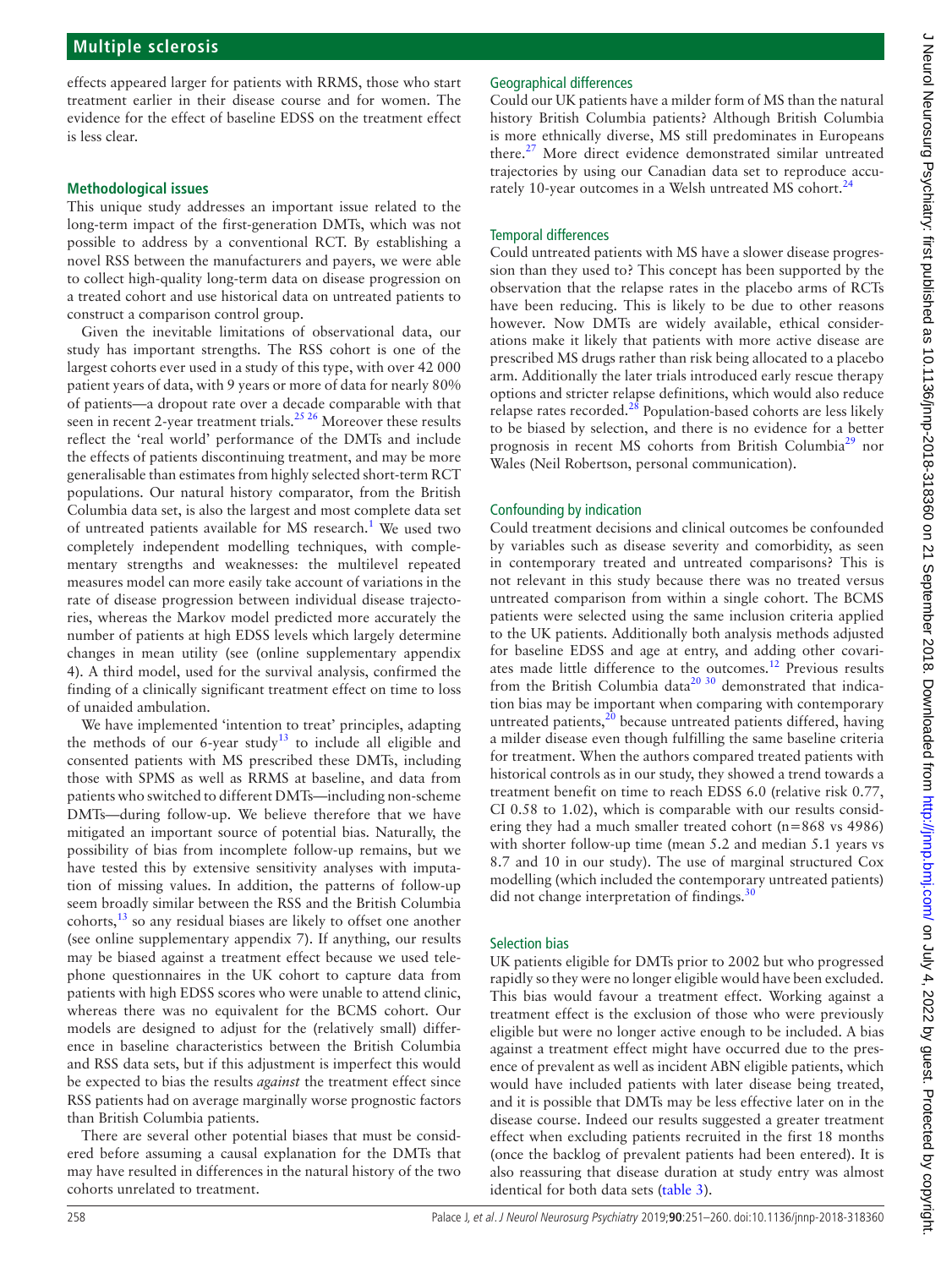Other methodological issues worth considering are the use of the EDSS as the main outcome measure and the requirements for the EDSS scoring. Although the EDSS is not sensitive to change over the shortterm and focuses on mobility, it is the most widely used and accepted measure of disability in MS. Using this measure also allows us to convert the outcome to quality of life measures for cost-effectiveness calculations and to assess whether our results are plausible by comparing the results with other studies. The clinicians in our study did not undergo formal EDSS training as is required in clinical trials, rather the EDSS was collected within the routine clinical setting. Sites were instructed to use the same clinician to perform the EDSS over time where possible, and it was performed mainly by neurologists with expertise in MS. This was similar to the way the British Columbia natural history data set EDSS measurements were performed and thus comparable. The interobserver variability in our study was previously reported<sup>[31](#page-9-23)</sup> to have a kappa value of 0.59, 0.71 and 0.85: for full agreement, within 0.5 and within 1.0 EDSS scores, respectively, and it is expected that the intraobserver variability is even better.

On balance, therefore, we consider that there are sound reasons for believing that these results represent a true treatment effect. These reasons include the good agreement between our estimates of the absolute treatment effect at year 2 of a mean EDSS difference of 0.22[13](#page-9-9) and those derived from a meta-analysis of RCTs which gave a mean EDSS difference of  $0.25^{32}$ ; the generally good agreement between two very different modelling approaches (particularly when the Markov models allows time to be included in the model); the adjustments included in each model to allow for the (relatively small) differences in baseline characteristics between the British Columbia and RSS data sets; and the use of a wide range of sensitivity analyses to test for possible residual sources of bias.

#### **Implications for the treatment of MS**

Assessing the longer term effectiveness of treatment is vital in considering the cost-effectiveness of expensive treatments for chronic conditions, but RCTs have not and cannot address this in MS where disability is acquired over many years. We have performed the only prospective long-term study of the treatment effect of MS DMTs, and have managed to recruit and retain a very large cohort (with higher levels than many short-term RCTs). Our results show that the benefits seen in the short term for these drugs are maintained over a 10-year period, although the treatment effect appears to decrease over time and may not justify the prices for these drugs in some healthcare systems particularly where the drug costs are higher. $33$  This apparent waning effect would be consistent with the recent meta-analysis<sup>34</sup>showing an inverse age-dependent association with efficacy. Because age, disease duration and EDSS scores are all inter-related and the latter two were associated with the treatment effect size in our study, it is not clear what is the driving factor. Although newer treatments are now available and are often preferred because of greater efficacy or ease of administration, their cost-effectiveness has in turn been assessed by NICE using incremental comparison with these first-generation drugs and more recently in direct head-to-head studies now that placebo studies are regarded as unethical. Thus the results of the MS RSS will have important consequences for assessing the cost-effectiveness of subsequent currently licensed and future drugs for MS.

Our finding that the treatment effect of these drugs is attenuated over time could have important implications for clinical practice, both for MS and perhaps for other longer term

conditions. It might now be ethical to conduct an RCT to determine whether dicontinuation of treatment—after a given period on treatment, or after reaching a given level of disability—offers any disadvantage over continuing treatment. An RCT is currently under way to assess the effects of withdrawing treatment in older patients with MS who have had no relapses or new brain lesions for at least 5 years. $35$  Future trials of treatments for MS could be designed so that one arm receives treatment for an initial period and then discontinues treatment. On the basis of our findings, it might be more cost-effective—and ultimately in the interests both of patients with MS and of patients with other conditions to intervene earlier in the disease course, rather than to persist with treatment for long periods.

#### **Author affiliations**

- <sup>1</sup> Clinical Neurology, The Oxford University Hospitals Trust, Oxford, UK<br><sup>2</sup> Department of Neurology, The Newsastle upon Type Hospitals Trust <sup>2</sup>Department of Neurology, The Newcastle upon Tyne Hospitals Trust, Newcastle upon Tyne, UK <sup>3</sup> Population Health Sciences, Bristol Medical School, University of Bristol, Bristol, UK <sup>4</sup>Biostatistics, PAREXEL International, Berlin, Germany
- <sup>5</sup>Department of Medicine (Neurology), University of British Columbia, Vancouver,
- British Columbia, Canada <sup>6</sup>
- <sup>6</sup>The Townsville Hospital, Townsville, Queensland, Australia
- <sup>7</sup> Institute of Psychological Medicine and Clinical Neuroscience, Cardiff University, University Hospital of Wales, Cardiff, UK <sup>8</sup>
- Warwick Medical School, University of Warwick, Warwick, UK <sup>9</sup> <sup>9</sup>Department of Health, Leeds, UK

**Acknowledgements** We acknowledge the input of Pelham Barton and Richard Gray, who were members of the SAG, and Nicola Russell and Tracy Nicholson, who represented the MS Trust throughout this project. The multilevel modelling project was funded by the NIHR Health Technology Assessment programme (HTA project 10/55/01) and has been published in full in the Health Technology Assessment journal series.<sup>23</sup> Visit the HTA programme website for more details (<http://www.nets.nihr.ac.uk/projects/hta/105501>). 72 centres have participated in the collection of data for the risk-sharing scheme from across the UK. Data have been collected over a 10-year period, and thus changes have been seen within the clinical teams at the centres. The authors are grateful to all the clinicians, nurses and administrators for the work undertaken at the centres, which made the RSS possible. A list of the centres can be found at [http://www.mstrust.org.uk/research/](http://www.mstrust.org.uk/research/risksharingscheme) [risksharingscheme.](http://www.mstrust.org.uk/research/risksharingscheme) The MS Trust has performed an administrative coordinating role in the risk-sharing scheme, and PAREXEL has performed the data collection from the sites and undertaken the analytical work. The British Columbia MS database has been maintained over the years by grants from various sources, including the MS Society of Canada, the MS/MRI Research Group, the US National MS Society and the Canadian Institutes of Health Research. We gratefully acknowledge the BC MS Clinic neurologists who contributed to the study through patient examination and data collection (current members listed on [https://www.mstrust.org.uk/risk](https://www.mstrust.org.uk/risk-sharing-scheme)[sharing-scheme](https://www.mstrust.org.uk/risk-sharing-scheme)<-BC-clinic-neurologists>). RL and YB-S are supported by the NIHR Collaboration for Leadership in Applied Health Research and Care, West Midlands and West, respectively.

**Contributors** JP, MD and MB were the clinical leads for the study involved in the day-to-day running of the study. JP and MD were responsible for writing the paper and advising on the interpretation of the results. MB was responsible for revising the paper. ML, KT and YB-S performed the MLM, revised the paper and interpreted the results; in addition YB-S was on the scientific advisory committee. BP and TB were responsible for the Markov model analysis, revising the paper and advising on interpretation of the results. NR supplied the Welsh natural history data set and was involved in the validation of the MLM and revising the paper. HT, FZ and JO oversaw the use of their BC natural data set, revised the paper and interpreted the results. RL was the chair of the scientific advisory board, advised on the analysis and interpretation of the results, and revised the paper. CD was responsible for the oversight of the study, the analysis and interpretation of both models, and writing and revising the paper.

**Funding** The administration costs of the risk-sharing scheme were split equally five ways among the UK health departments and the four manufacturers of the DMTs (Biogen Idec, Merck Serono, Bayer, Teva UK). Additional funding from the UK Health Technology Assessment programme was obtained for the development of the MLM model (HTA Project: 10/55/01)The views and opinions expressed therein are those of the authors.

**Competing interests** None declared. **Patient consent** Obtained.